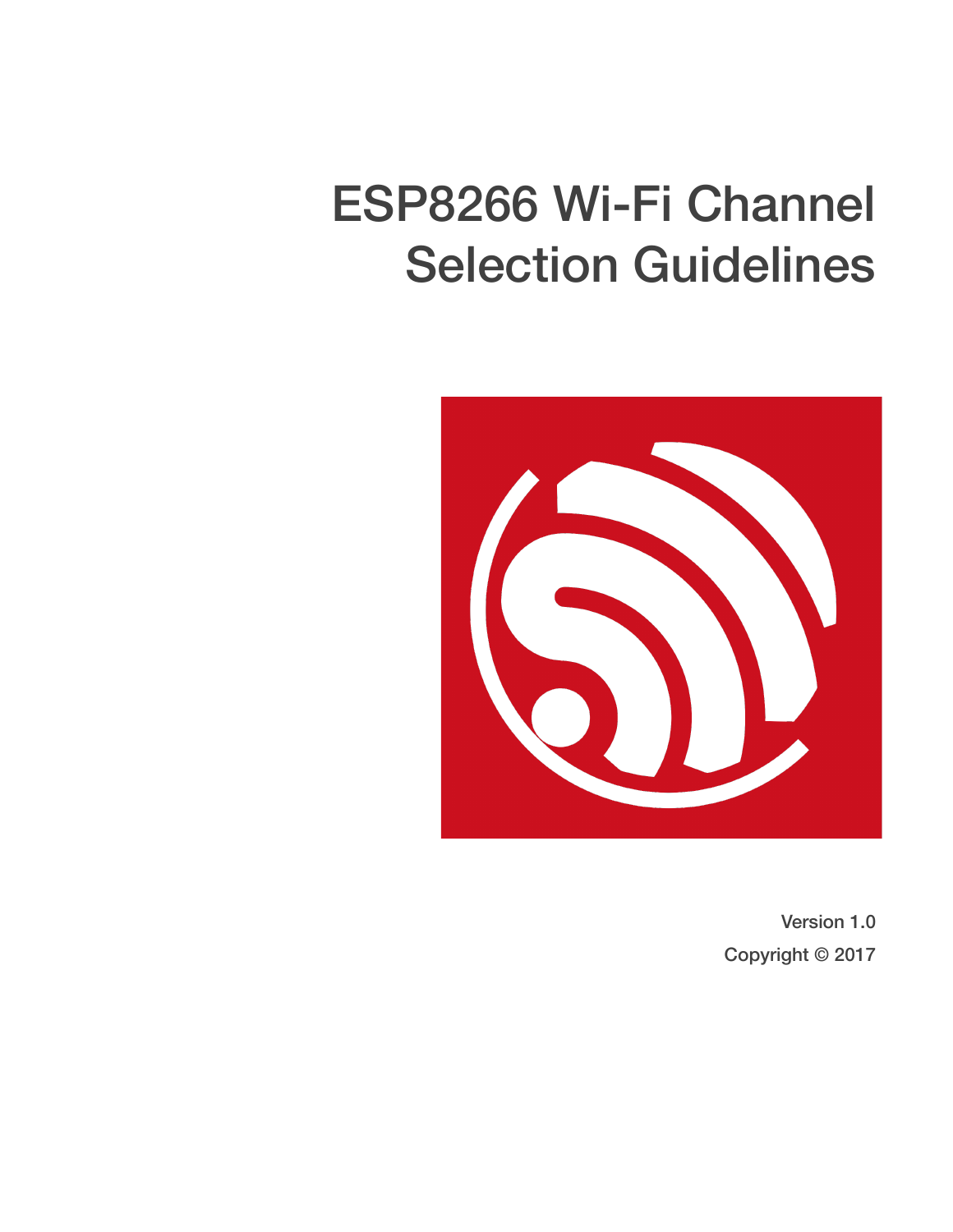## **Table of Contents**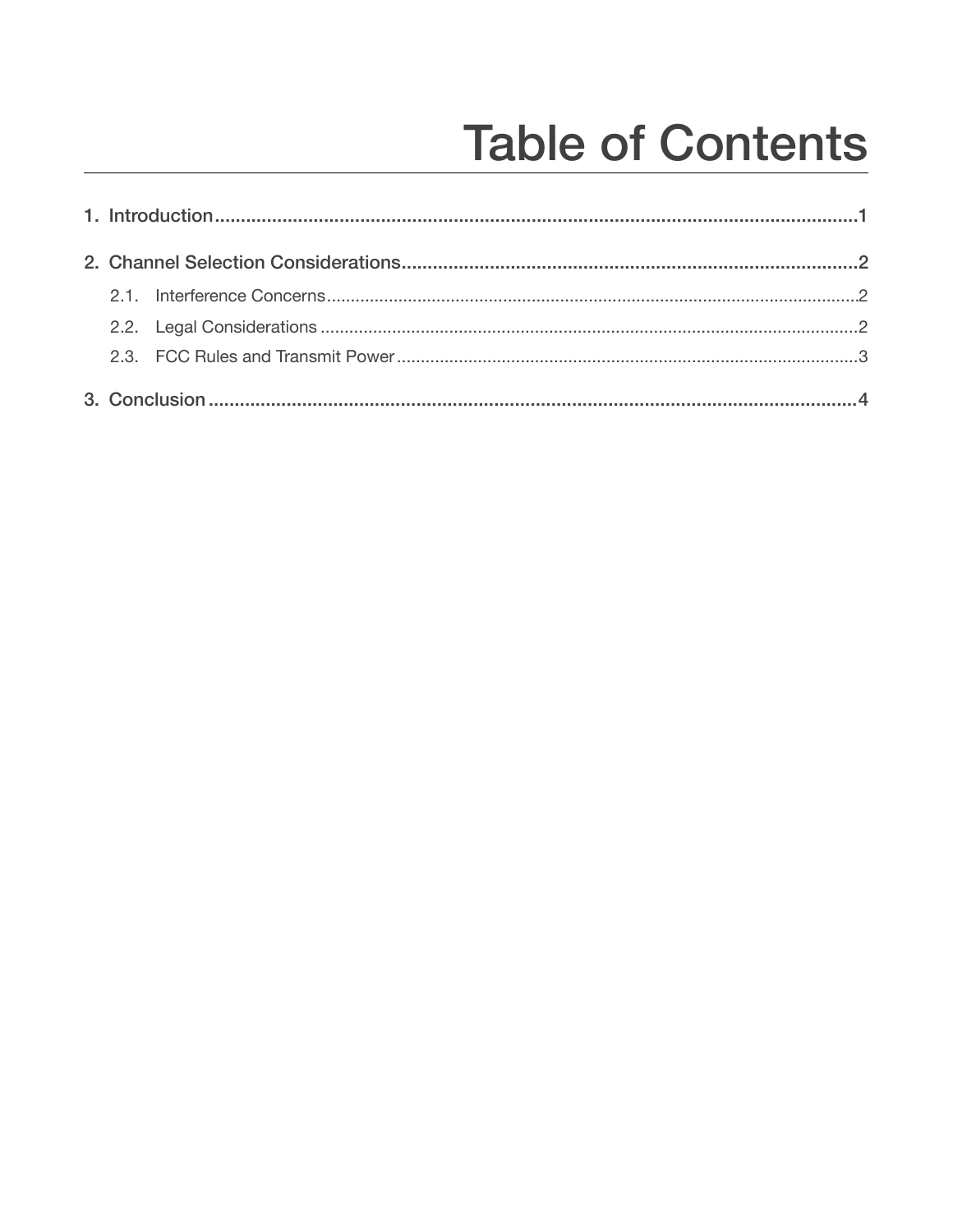## <span id="page-2-0"></span>**Introduction**

ESP8266 can be used as a wireless network interface card (NIC) in embedded systems that require internet connectivity or device-to-device communication. It is also capable of executing application code in standalone modes of operation.

This application note focuses on the networking operation of ESP8266 in general, and its compliance with Wi-Fi standards in particular. As ESP8266 implements the network stack internally and also integrates the entire RF circuitry, the actual operation of the transmitter is hidden from the developer. The network hardware is controlled through a set of APIs or commands that do not distinguish between channels based on device location. Because of this, the channel specifications are often overlooked by application developers. However, it is important that the channel allocation be done properly for compliance with laws and good design practices.

The IEEE 802.11 (2012) defines standards and requirements for WLAN implementation. Specifically, it contains Physical Layer (PHY) and Medium Access Control (MAC) specifications. In this application note, the 802.11 channels and worldwide allocation schemes are discussed. Terms WLAN/Wi-Fi/802.11 have been used interchangeably throughout the note.

IEEE 802.11 specifies 14 channels for low power Wi-Fi communication in the ISM (unlicensed) band, as shown in Table 1. These channels are spaced 5MHz apart, except ch.14, which is spaced 12 MHz away from ch.13. In 802.11 b/g/n modes, the typical bandwidth requirement per channel is 20 MHz and a guard band of 2 MHz is added to that. Thus, there is a potential overlap in the operating frequency range when two transmitters operate in the same airspace.

| Channel No.   | Frequency (MHz) | Channel No. | Frequency (MHz) |
|---------------|-----------------|-------------|-----------------|
|               | 2412            | 8           | 2447            |
| $\mathcal{P}$ | 2417            | 9           | 2452            |
| 3             | 2422            | 10          | 2457            |
| 4             | 2427            | 11          | 2462            |
| 5             | 2432            | 12          | 2467            |
| 6             | 2437            | 13          | 2472            |
|               | 2442            | 14          | 2484            |

#### Table 1-1. IEEE 802.11 Channels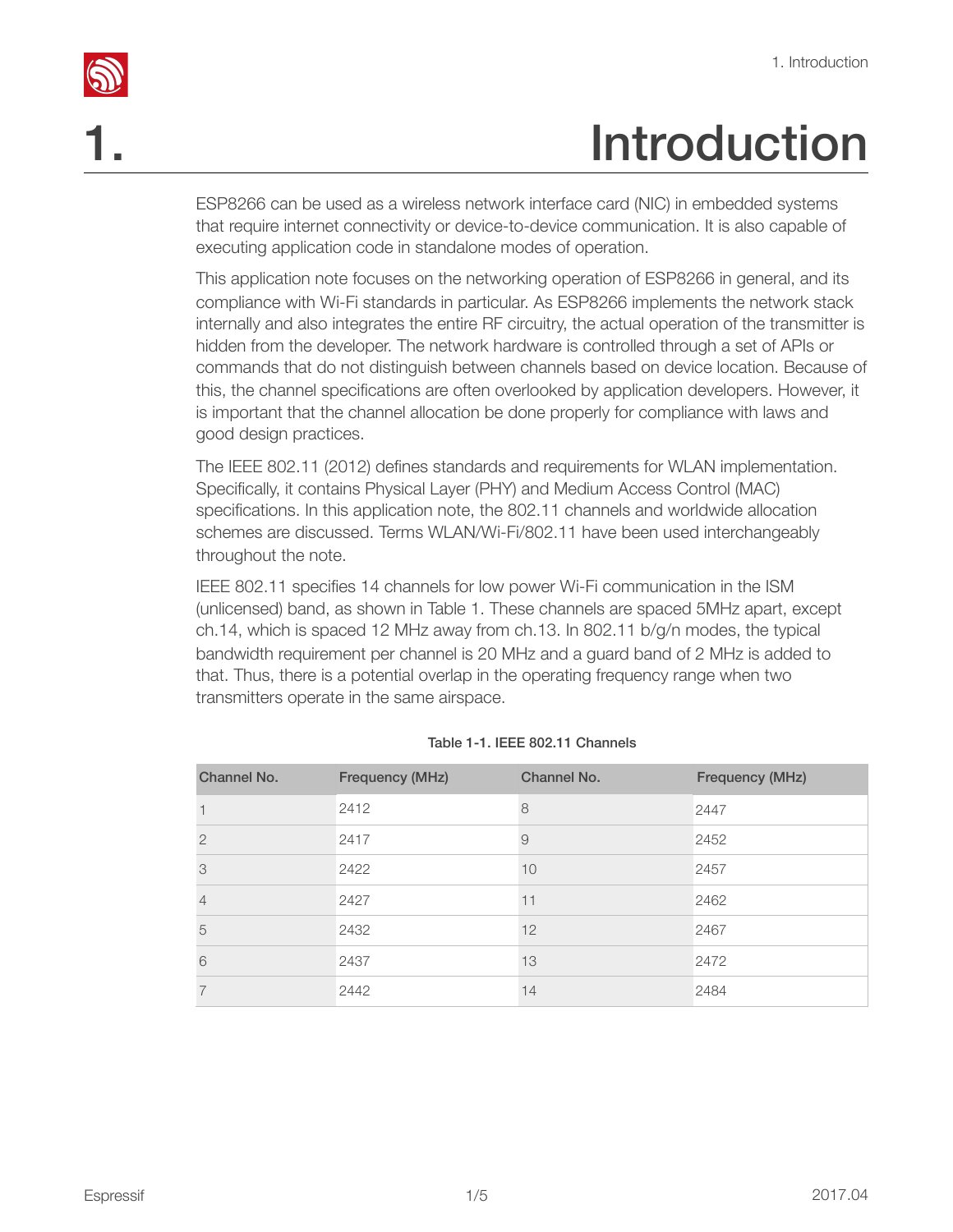

## 2. Channel Selection **Considerations**

<span id="page-3-0"></span>In a Wi-Fi network, each wirelessly connected device must be set to a particular configuration before it can communicate with other devices. Care must be taken when setting attributes that affect the physical layer operation, such as channel selection. While the APIs provided by Espressif let developers set the channel to their choice, it is their responsibility as developers to make sure that the chosen channel is legal in their locality. Do note that the 802.11 b/g/n modes implemented in ESP8266 operate within an unlicensed frequency range of  $2400 \sim 2484$  MHz. However, this does not mean that the use of all channels is acceptable. Here are some factors that should be taken into account by a developer when programming channel selection behavior of wireless products:

- Interference concerns
- Legal considerations
- FCC rules and transmit power

### 2.1. Interference Concerns

<span id="page-3-1"></span>Wi-Fi channels are spaced 5 MHz apart. However, a channel typically requires up to 20 MHz bandwidth for operation. This results in interference when devices operate in adjacent channels in the same airspace. Therefore, when two transmitters are operating in the same airspace with a possibility of interference, it is good design practice to space the operational channels by at least 20 MHz (or 25 MHz for best results). For example, when one 802.11 transmitter is using channel 1, the other may use channel 5 or 6. Using channel 2 or 3 is not recommended.

#### 2.2. Legal Considerations

<span id="page-3-2"></span>While spacing channels widely is better from a system design point of view—there are legal considerations that must be given priority. It is important that the transmitter falls well within the allowed limits in the country of operation. In most countries, the initial channels are usually allowed. For example, channels 1 through 11 may be used safely in most of the countries in the world.

Care must be taken when using the last channels of the spectrum. Using channel 13 and 14 may be prohibited by local authorities in most countries. Also, using channel 13 and 14 must be done carefully as there are chances of interference with the adjacent licensed/ restricted bands, should the transmitter drift away from the specified channel frequency for some reason.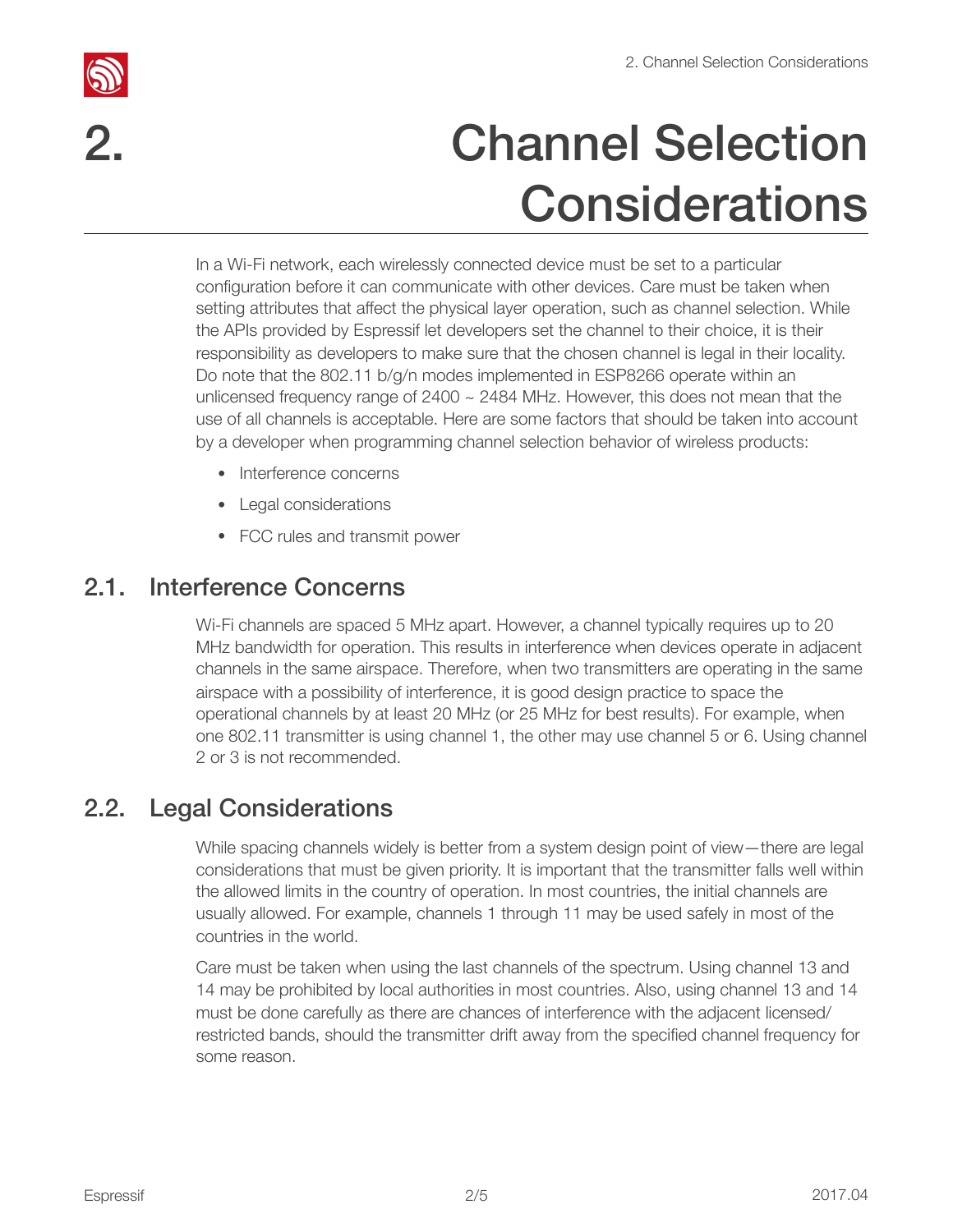

Also, note that the last few channels are generally used in low power, low range applications and spread spectrum applications (subject to limitations). Please consult the FCC rules for such applications.

| Channel<br>No. | <b>Channel Center</b><br>Frequency (MHz) | Regulatory<br>Domain         | Channel<br>No. | <b>Channel Center</b><br>Frequency (MHz) | Regulatory<br>Domain |
|----------------|------------------------------------------|------------------------------|----------------|------------------------------------------|----------------------|
|                | 2412                                     | FCC/WORLD/TELEC <sup>1</sup> | 8              | 2447                                     | FCC/WORLD/TELEC      |
| $\mathcal{P}$  | 2417                                     | FCC/WORLD/TELEC              | 9              | 2452                                     | FCC/WORLD/TELEC      |
| 3              | 2422                                     | FCC/WORLD/TELEC              | 10             | 2457                                     | FCC/WORLD/TELEC      |
| $\overline{4}$ | 2427                                     | FCC/WORLD/TELEC              | 11             | 2462                                     | FCC/WORLD/TELEC      |
| 5              | 2432                                     | FCC/WORLD/TELEC              | 12             | 2467                                     | <b>WORLD/TELEC</b>   |
| 6              | 2437                                     | FCC/WORLD/TELEC              | 13             | 2472                                     | <b>WORLD/TELEC</b>   |
|                | 2442                                     | FCC/WORLD/TELEC              | 14             | 2484                                     | TFI FC <sup>2</sup>  |

1. Regulatory domains are FCC for the United States, TELEC for Japan, and WORLD for all other countries. 2. Channel 14 for 802.11g is not supported in Japan.

Note that this is general information and developers should consult specifications by regulatory authorities in their area before implementation.

#### 2.3. FCC Rules and Transmit Power

<span id="page-4-0"></span>The last few channels have transmit power restrictions. Also, all bands in the unlicensed region have transmit power restrictions in general.

FCC rules state that the maximum permissible power radiation from a transmitter operating in ISM bands is 30 dBm (with 6 dBi antenna gain). As the available ESP8266 transmitters typically provide a smaller output power (~20 dBm maximum, please consult *[ESP8266EX](http://espressif.com/sites/default/files/documentation/0a-esp8266ex_datasheet_en.pdf)  [Datasheet](http://espressif.com/sites/default/files/documentation/0a-esp8266ex_datasheet_en.pdf)* for more information) and antenna gain of typically 2 dBi (such as the ESP-WROOM-02), this is not a concern in most applications.

For higher antenna gain, in general, for each 3 dBi increase in antenna gain (over 6 dBi), the corresponding transmit power must be reduced by 1 dBm in order to be FCC compliant.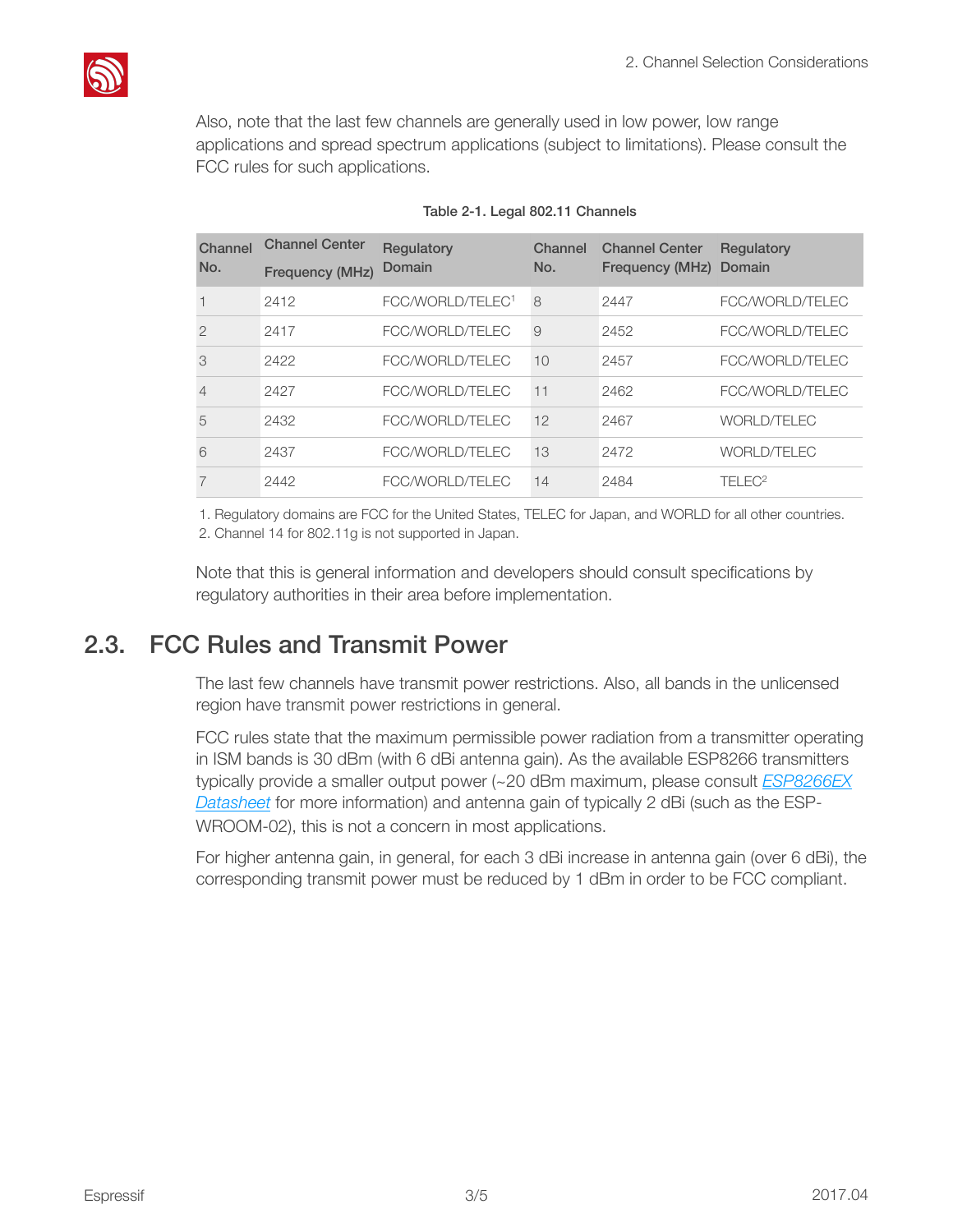# <u>ु</u><br>3. Conclusion<br>3. Conclusion

<span id="page-5-0"></span>Following the above guidelines will ensure interference free operation with decreased frequency of timeout events and higher effective transmission rates in some cases.